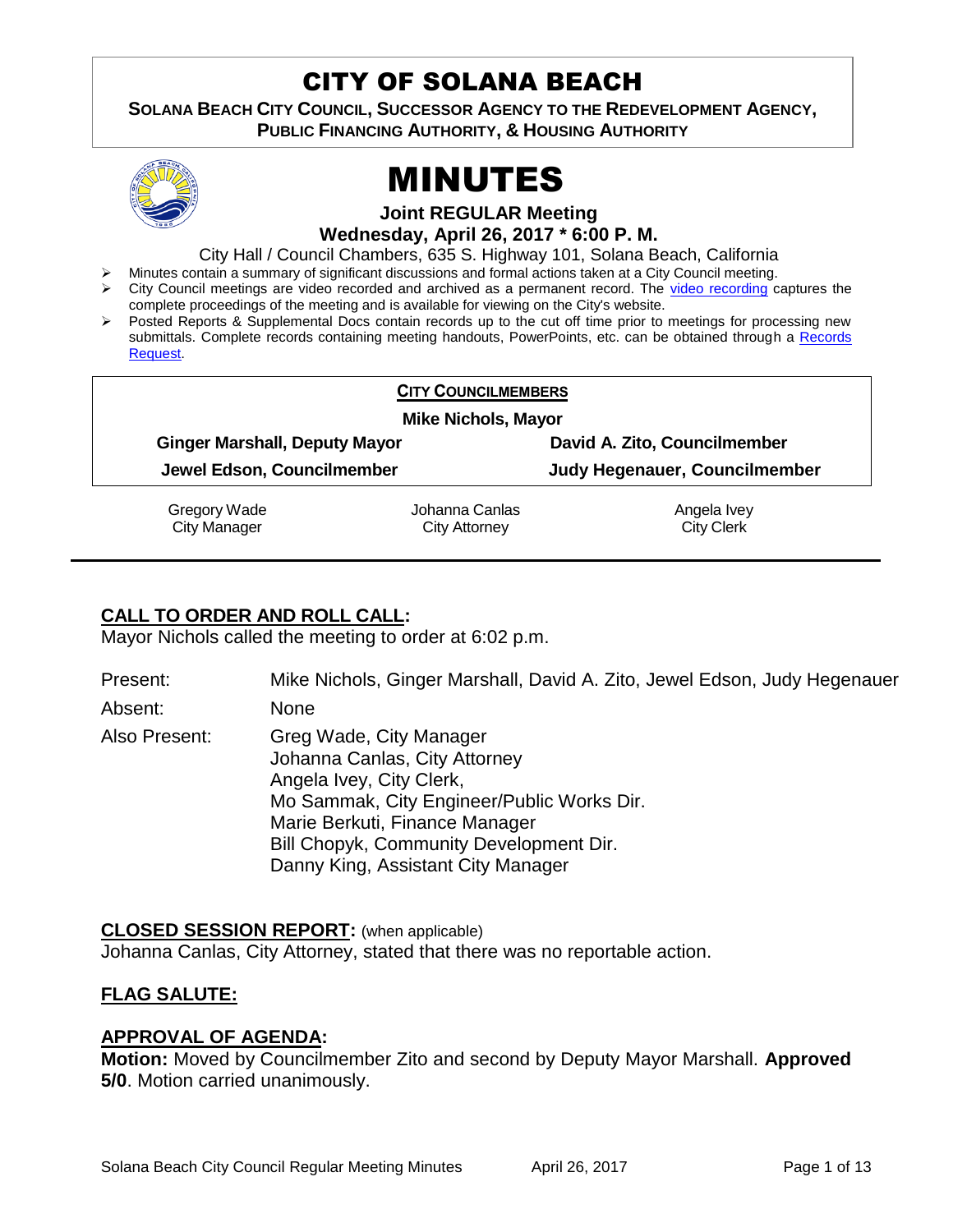**PRESENTATIONS:** Ceremonial items that do not contain in-depth discussion and no action/direction and are not an official agenda records.

#### Alliance for Regional Solutions

Dana Brystol Smith, Executive Board Member, presented a PowerPoint (on file) reviewing their program.

#### Earth Week

Katy Zimmer, Solana Vista School Principal, said that the role of the student council member was planning, organizing and implementing Earth Week. Eleven Student Council Members presented comments on activities they had performed at school for Earth Week. Ms. Zimmer introduced Liz Schlicker, who assisted and oversaw the Student Council and helped them to grow to become leaders.

#### **ORAL COMMUNICATIONS:**

This portion of the agenda provides an opportunity for members of the public to address the City Council on items relating to City business and not appearing on today's agenda by submitting a speaker slip (located on the back table) to the City Clerk. Comments relating to items on this evening's agenda are taken at the time the items are heard. Pursuant to the Brown Act, no action shall be taken by the City Council on public comment items. Council may refer items to the City Manager for placement on a future agenda. The maximum time allotted for each presentation is THREE MINUTES (SBMC 2.04.190). Please be aware of the timer light on the Council Dais.

Douglas Alden presented a PowerPoint (on file) and said that BikeWalkSolanaBeach received a grant from SANDAG to support their *Go by Bike* campaign which offered activities through May on smart, a bike to school day, a computer warm up ride, and a community joy ride.

#### **COUNCIL COMMUNITY ANNOUNCEMENTS / COMMENTARY:**

*An opportunity for City Council to make brief announcements or report on their activities. These items are not agendized for official City business with no action or substantive discussion.* 

Council reported community announcements and events.

# **A. CONSENT CALENDAR:** (Action Items) (A.1. - A.8.)

Items listed on the Consent Calendar are to be acted in a single action of the City Council unless pulled for discussion. Any member of the public may address the City Council on an item of concern by submitting to the City Clerk a speaker slip (located on the back table) before the Consent Calendar is addressed. Those items removed from the Consent Calendar by a member of the Council will be trailed to the end of the agenda, while Consent Calendar items removed by the public will be discussed immediately after approval of the Consent Calendar.

#### **A.1. Register Of Demands.** (File 0300-30)

#### Recommendation: That the City Council

1. Ratify the list of demands for March 25, 2017 through April 7, 2017.

#### [Item A.1. Report \(click here\)](https://solanabeach.govoffice3.com/vertical/Sites/%7B840804C2-F869-4904-9AE3-720581350CE7%7D/uploads/Item_A.1._Report_(click_here)_4-26-17.pdf)

*Posted Reports & Supplemental Docs contain records up to the cut off time, prior to the start of the meeting, for processing new submittals. The final official record containing handouts, PowerPoints, etc. can be obtained through a Records Request to the City Clerk's Office.*

**Motion:** Moved by Councilmember Zito and second by Councilmember Edson. **Approved 5/0**. Motion carried unanimously.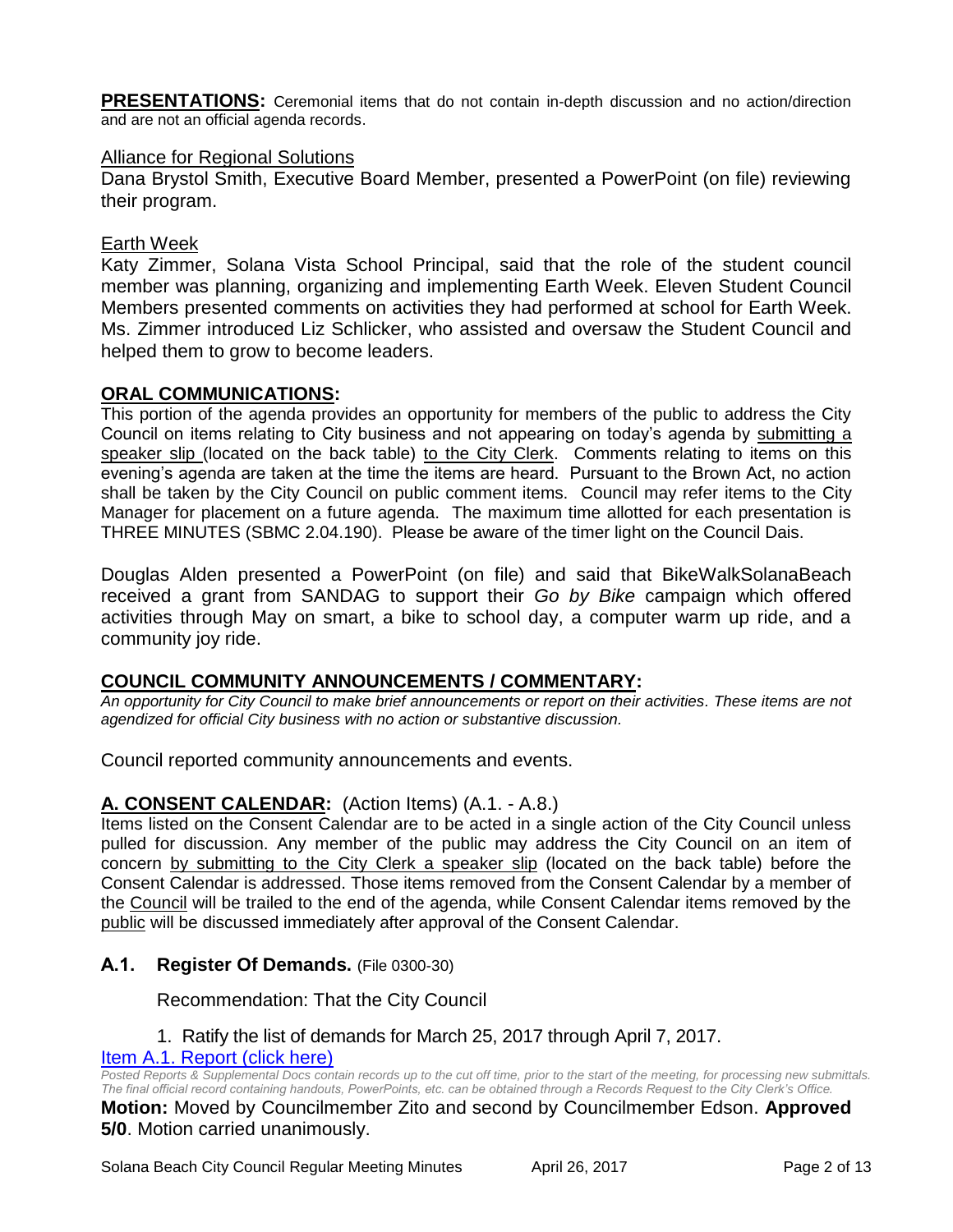# **A.2. General Fund Adopted Budget for Fiscal Year 2016-2017 Changes.** (File 0330-30)

Recommendation: That the City Council

1. Receive the report listing changes made to the Fiscal Year 2016-2017 General Fund Adopted Budget.

#### [Item A.2. Report \(click here\)](https://solanabeach.govoffice3.com/vertical/Sites/%7B840804C2-F869-4904-9AE3-720581350CE7%7D/uploads/Item_A.2._Report_(click_here)_4-26-17.pdf)

*Posted Reports & Supplemental Docs contain records up to the cut off time, prior to the start of the meeting, for processing new submittals. The final official record containing handouts, PowerPoints, etc. can be obtained through a Records Request to the City Clerk's Office.*

**Motion:** Moved by Councilmember Zito and second by Councilmember Edson. **Approved 5/0**. Motion carried unanimously.

## **A.3. Replacement Vehicles for the Engineering/Public Works Department.** (File 0370- 26)

Recommendation: That the City Council

#### 1. Adopt **Resolution 2017-056**:

- a. Approving the purchase of a 2017 Ford C-Max Hybrid Sedan.
- b. Approving the purchase of a 2017 Toyota RAV4 Hybrid Utility Vehicle.
- c. Approving the purchase of a 2017 Chevrolet Colorado 2-Wheel Drive Pickup Truck.
- d. Approving the purchase of a 2017 Chevrolet Colorado 4-Wheel Drive Pickup Truck.
- e. Approving an appropriation of \$118,600 from the Asset Replacement Reserve Fund for Public Works into the fund's vehicle expenditure account for the purchase of Staff vehicles.
- f. Authorizing the City Treasurer to amend the FY 2016-2017 Adopted Budget accordingly.

#### [Item A.3. Report \(click here\)](https://solanabeach.govoffice3.com/vertical/Sites/%7B840804C2-F869-4904-9AE3-720581350CE7%7D/uploads/Item_A.3._Report_(click_here)_4-26-17.PDF)

*Posted Reports & Supplemental Docs contain records up to the cut off time, prior to the start of the meeting, for processing new submittals. The final official record containing handouts, PowerPoints, etc. can be obtained through a Records Request to the City Clerk's Office.*

**Motion:** Moved by Councilmember Zito and second by Councilmember Edson. **Approved 5/0**. Motion carried unanimously.

#### **A.4. Skate Park at La Colonia Park Design Adjustment of Appropriation of Funds for Professional Services Agreement with Van Dyke Landscape Architects.** (File 0720-30)

Recommendation: That the City Council

- 1. Adopt **Resolution 2017-048**:
	- a. Appropriating \$45,000 in the Public Improvement Grant CIP fund to the Skate Park at La Colonia Park project and reducing by the same amount the appropriation made on March 22, 2017 to the project from the Reserve in the City CIP fund set aside for the Skate Park element of the Master Plan.
	- b. Authorizing the City Treasurer to amend the FY 2016/17 Adopted Budget accordingly.

#### [Item A.4. Report \(click here\)](https://solanabeach.govoffice3.com/vertical/Sites/%7B840804C2-F869-4904-9AE3-720581350CE7%7D/uploads/Item_A.4._Report_(click_here)_4-26-17.PDF)

*Posted Reports & Supplemental Docs contain records up to the cut off time, prior to the start of the meeting, for processing new submittals. The final official record containing handouts, PowerPoints, etc. can be obtained through a Records Request to the City Clerk's Office.*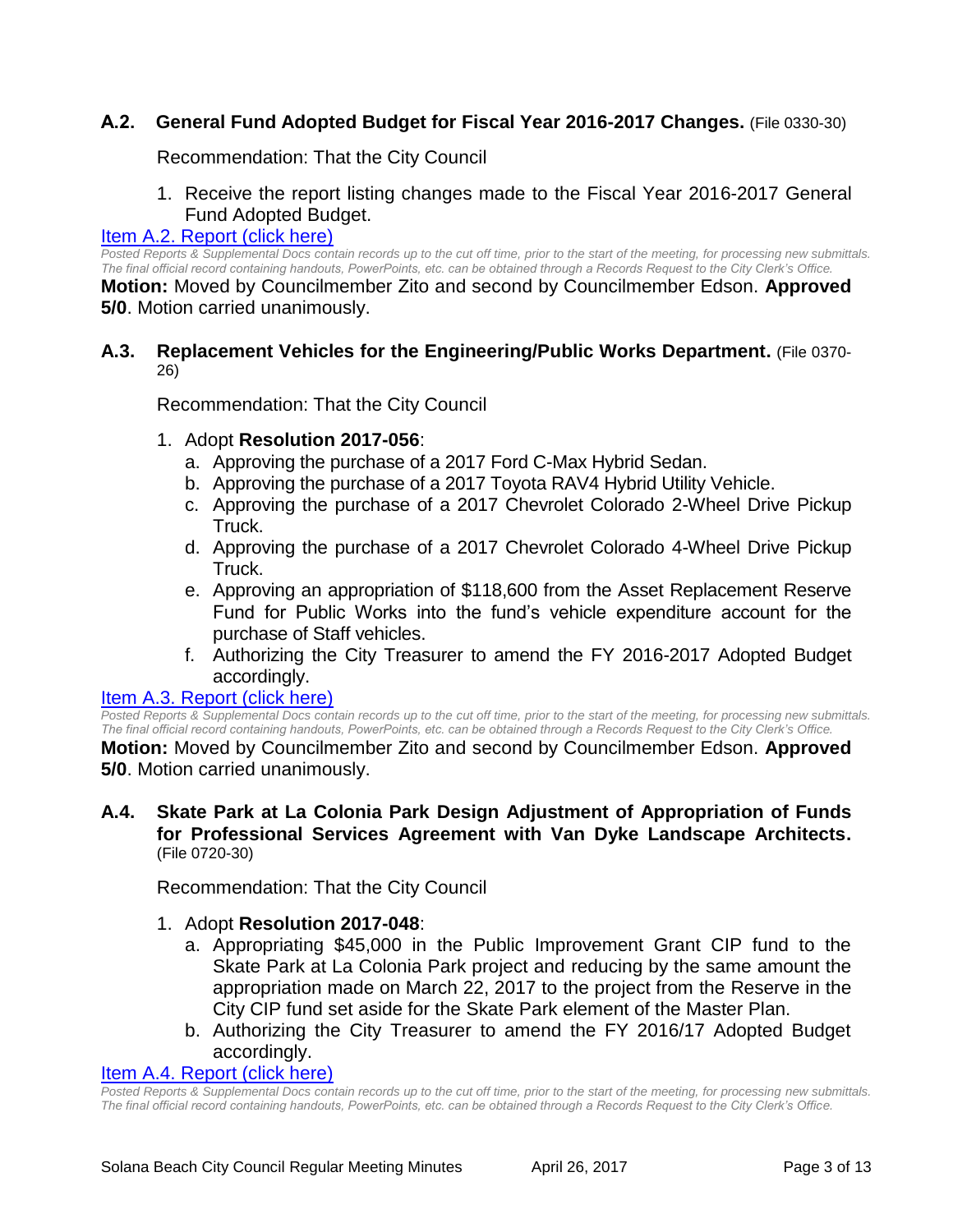**Motion:** Moved by Councilmember Zito and second by Councilmember Edson. **Approved 5/0**. Motion carried unanimously.

# **A.5. La Colonia Community Center Exterior Painting Project, Bid No. 2017-01.** (File 0720-30)

Recommendation: That the City Council

## 1. Adopt **Resolution 2017-052**:

- a. Accepting the bid submitted by Lunar Painting in the amount of \$15,775 for the La Colonia Community Center Exterior Painting Project, Bid No. 2017-01.
- b. Authorizing an amount of \$1,600 for construction contingency.
- c. Authorizing the City Manager to execute the construction contract on behalf of the City.
- d. Authorizing the City Manager to approve cumulative change orders up to the construction contingency amount

#### Item A.5. [Report \(click here\)](https://solanabeach.govoffice3.com/vertical/Sites/%7B840804C2-F869-4904-9AE3-720581350CE7%7D/uploads/Item_A.5._Report_(click_here)_4-26-17.PDF)

*Posted Reports & Supplemental Docs contain records up to the cut off time, prior to the start of the meeting, for processing new submittals. The final official record containing handouts, PowerPoints, etc. can be obtained through a Records Request to the City Clerk's Office.*

**Motion:** Moved by Councilmember Zito and second by Councilmember Edson. **Approved 5/0**. Motion carried unanimously.

## **A.6. City Hall Shingle Roof Replacement Project, Bid No. 2017-02.** (File 0710-30)

Recommendation: That the City Council

#### 1. Adopt **Resolution 2017-053**:

- a. Accepting the bid submitted by C & I Roofing Company in the amount of \$8,399 for City Hall Shingle Roof Replacement Project, Bid No. 2017-02.
- b. Authorizing an amount of \$1,000 for construction contingency.
- c. Authorizing the City Manager to execute the construction contract on behalf of the City.
- d. Authorizing the City Manager to approve cumulative change orders up to the construction contingency amount.
- e. Appropriating \$2,000 in the City CIP fund to the City Hall Deferred Maintenance and Repair Project from City CIP fund reserves.
- f. Authorizing the City Treasurer to amend the FY 2016/17 Adopted Budget accordingly.

#### [Item A.6. Report \(click here\)](https://solanabeach.govoffice3.com/vertical/Sites/%7B840804C2-F869-4904-9AE3-720581350CE7%7D/uploads/Item_A.6._Report_(click_here)_4-26-17.PDF)

*Posted Reports & Supplemental Docs contain records up to the cut off time, prior to the start of the meeting, for processing new submittals. The final official record containing handouts, PowerPoints, etc. can be obtained through a Records Request to the City Clerk's Office.*

**Motion:** Moved by Councilmember Zito and second by Councilmember Edson. **Approved 5/0**. Motion carried unanimously.

#### **A.7. Destruction of Obsolete Records.** (File 0170-50)

Recommendation: That the City Council

## 1. Adopt **Resolution 2017-061** authorizing the official destruction of obsolete records.

#### [Item A.7. Report \(click here\)](https://solanabeach.govoffice3.com/vertical/Sites/%7B840804C2-F869-4904-9AE3-720581350CE7%7D/uploads/Item_A.7._Report_(click_here)_4-26-17.PDF)

*Posted Reports & Supplemental Docs contain records up to the cut off time, prior to the start of the meeting, for processing new submittals. The final official record containing handouts, PowerPoints, etc. can be obtained through a Records Request to the City Clerk's Office.*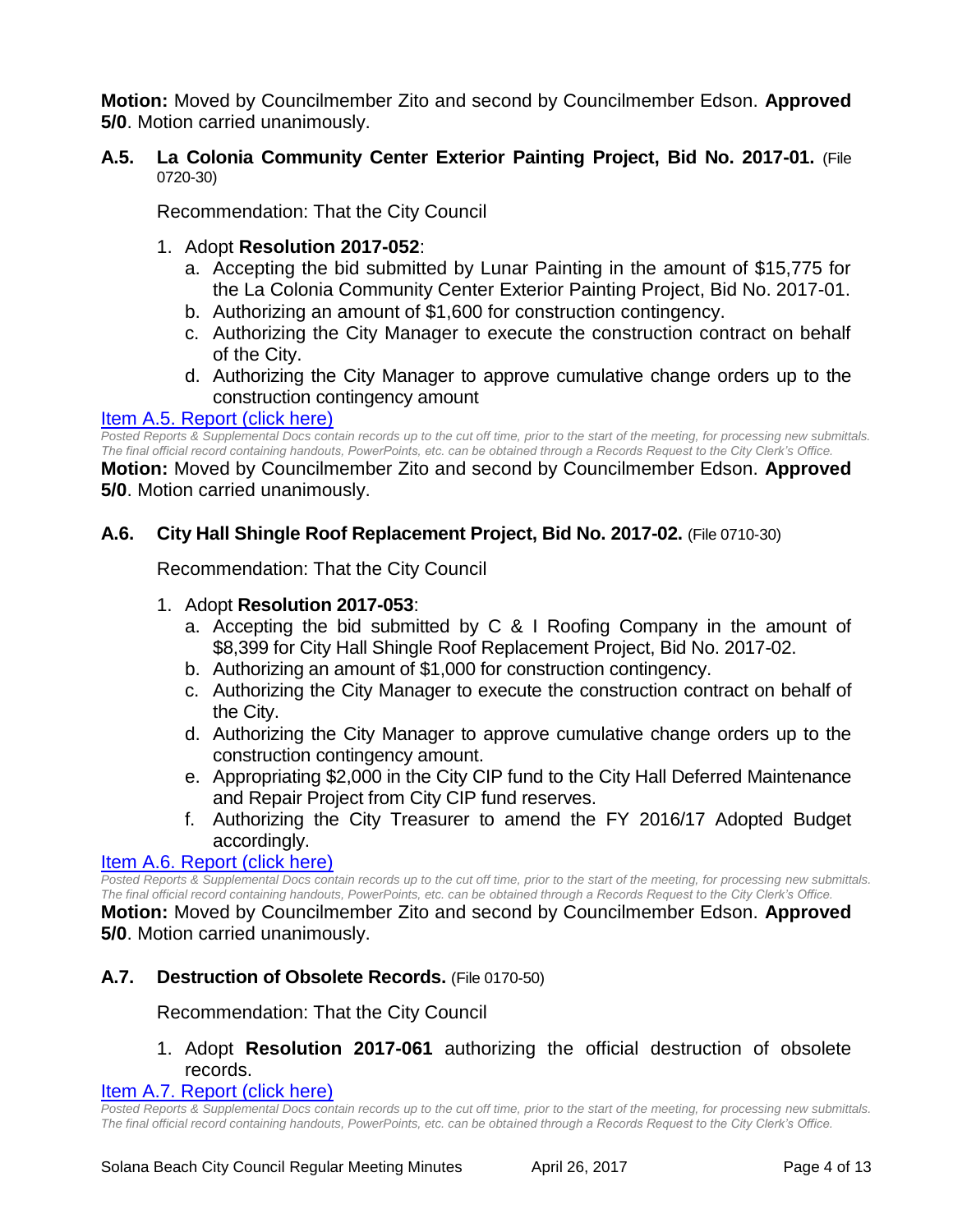**Motion:** Moved by Councilmember Zito and second by Councilmember Edson. **Approved 5/0**. Motion carried unanimously.

**A.8. Annual Audit Fiscal Year Ending June 30, 2017 to Engage the Firm of Lance, Soll & Lundhard, LLP.** (File 0310-20)

Recommendation: That the City Council

1. Adopt **Resolution 2017-047** authorizing the City Manager to execute a professional services agreement with Lance, Soll & Lundhard, LLP for professional audit services for the Fiscal Year ending June 30, 2017.

#### [Item A.8. Report \(click here\)](https://solanabeach.govoffice3.com/vertical/Sites/%7B840804C2-F869-4904-9AE3-720581350CE7%7D/uploads/Item_A.8._Report_(click_here)_4-26-17.PDF)

*Posted Reports & Supplemental Docs contain records up to the cut off time, prior to the start of the meeting, for processing new submittals. The final official record containing handouts, PowerPoints, etc. can be obtained through a Records Request to the City Clerk's Office.* **Motion:** Moved by Councilmember Zito and second by Councilmember Edson. **Approved** 

**5/0**. Motion carried unanimously.

# **B. PUBLIC HEARINGS:** (B.1. – B.3.)

This portion of the agenda provides citizens an opportunity to express their views on a specific issue as required by law after proper noticing by submitting a speaker slip (located on the back table) to the City Clerk. After considering all of the evidence, including written materials and oral testimony, the City Council must make a decision supported by findings and the findings must be supported by substantial evidence in the record. An applicant or designees for a private development/business project, for which the public hearing is being held, is allotted a total of fifteen minutes to speak, as per SBMC 2.04.210. A portion of the fifteen minutes may be saved to respond to those who speak in opposition. All other speakers have three minutes each. Please be aware of the timer light on the Council Dais.

#### **B.1. Public Hearing: 306 Lynwood Ave., Applicant: Collopy, Case No: 17-17-11.** (File 0600-40)

Recommendation: The proposed project meets the minimum zoning requirements under the SBMC, may be found to be consistent with the General Plan and may be found, as conditioned, to meet the discretionary findings required as discussed in this report to approve a DRP (Development Review Permit). Therefore, Staff recommends that the City Council:

- 1. Conduct the Public Hearing: Open the Public Hearing, Report Council Disclosures, Receive Public Testimony, and Close the Public Hearing.
- 2. Find the project exempt from the California Environmental Quality Act pursuant to Section 15303 of the State CEQA Guidelines; and
- 3. If the City Council makes the requisite findings and approves the project, adopt **Resolution 2017-060** conditionally approving a DRP to demolish an existing single family residence, construct a new, one-story, single-family residence with an attached two-car garage, and perform associated site improvements at 306 Lynwood Avenue, Solana Beach.

[Item B.1. Report \(click here\)](https://solanabeach.govoffice3.com/vertical/Sites/%7B840804C2-F869-4904-9AE3-720581350CE7%7D/uploads/Item_B.1._Report_(click_here)_4-26-17.PDF)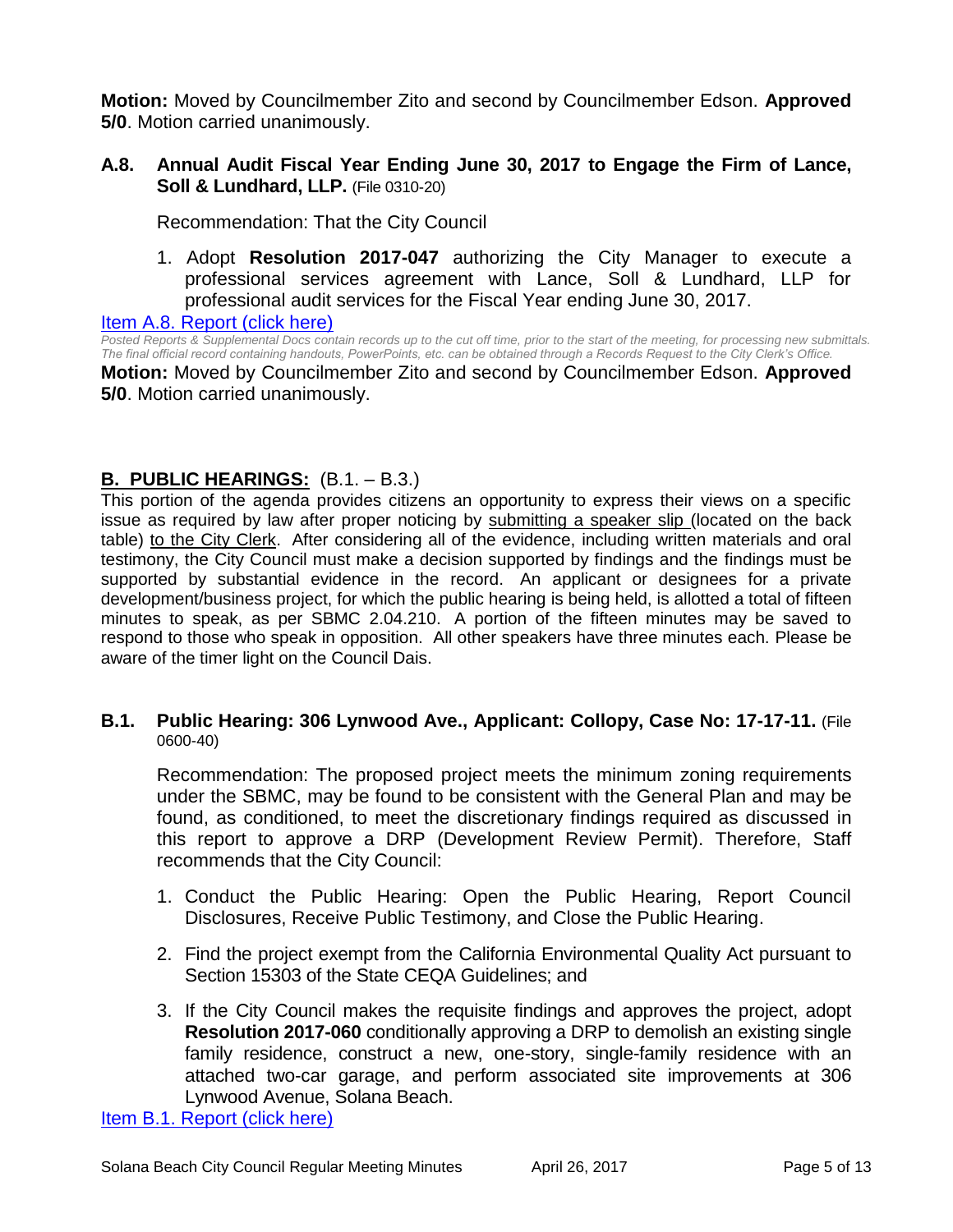# [B.1. Updated Report #1](https://solanabeach.govoffice3.com/vertical/Sites/%7B840804C2-F869-4904-9AE3-720581350CE7%7D/uploads/B.1._Updated_Report_1_4-26-17.pdf)

#### [B.1. Supplemental Documents -](https://solanabeach.govoffice3.com/vertical/Sites/%7B840804C2-F869-4904-9AE3-720581350CE7%7D/uploads/B.1._Supplemental_Documents_-_R_4-26-17.pdf) R

*Posted Reports & Supplemental Docs contain records up to the cut off time, prior to the start of the meeting, for processing new submittals. The final official record containing handouts, PowerPoints, etc. can be obtained through a Records Request to the City Clerk's Office.*

Gregory Wade, City Manager, introduced the item.

# Katie Benson, Associate Planner, presented a PowerPoint (on file).

Council and Staff discussed how the permitting and fees were handled, that since there was a stop work order issued they would typically charge double the building permit fees for work without permits, but since the work was done with a permit and just went beyond the scope of the permit, it would not be assessed a double fee, and that the permit would have to come back for a revised plan submittal which would require a plan check fee.

#### Applicants:

Johnathan and Rebecca Collopy said they bought the house in January 2015, the home was a well-built 1,600 sq. ft., home erected in 1955, and that they lived in the home with the objective of assessing how best to rebuild it to fit their family needs. They said that since then they had started working with an architect and in the spring worked with City of Solana Beach to understand the possibilities of building on the property, that there were challenges and missteps over the past two years and the result was a one story that fit within the character of the neighborhood, minimized view impairments of others, increased the square footage of approximately 600 sq. ft., that they sought out neighbors' concerns, there was consensus for this plan, and that native drought tolerant landscaping would be used.

Architect, John Jensen continued stating that the idea was to have as little additional impact on the site as possible, using the entire existing foundation with only slightly adding to the front and back of the house, adding deck/patio on grade so it would not require a guardrail, which would have impeded the neighbor's view. He said that energy saving devices included all windows dual glazed, additional installation on the walls and the roof, anticipated solar panels, and added as much over hanging to the west and south sides as possible to shade windows.

Council disclosures.

#### Public speaker

Cindi Clemons addressed the parking situation in her neighborhood and stated that she had safety issues with the 3 properties that were addressed at this meeting, that there were construction security fences all the way to the paved street which forced construction vehicles to park in the drive lanes of the paved street. She said that pedestrians were at risk and forced into the middle of the street around trucks that block the views of oncoming traffic and suggested that the City require that the construction security fences be restricted to placement at the property lines, instead of all the way down to the paved street. She said the second issue was the narrow shoulder or no shoulder at all around Lynwood specifically around construction sites. She asked that the City restrict construction parking to off street parking at the residence under construction or place a temporary restriction of one side only parking during construction.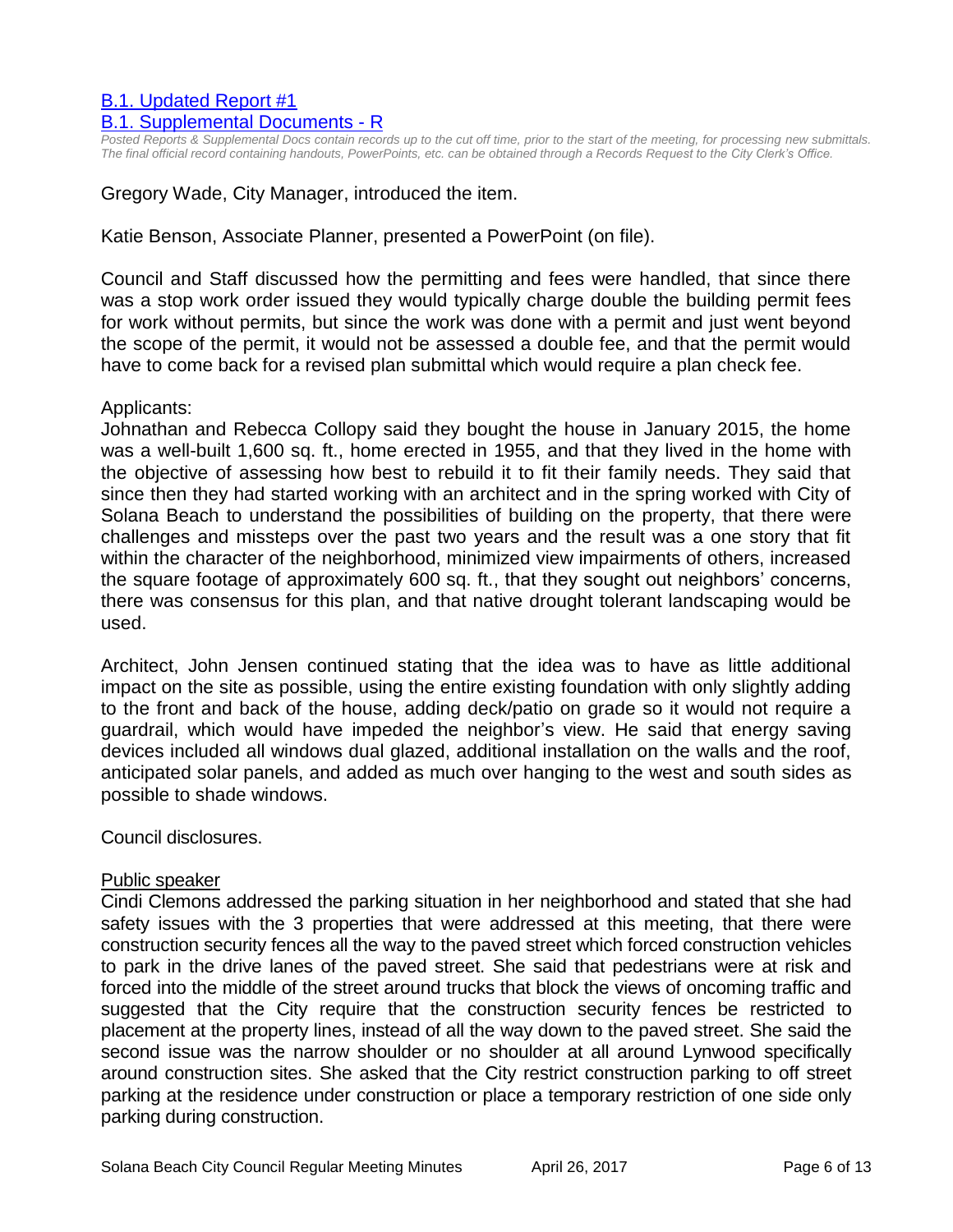Council and Staff discussed that there was a construction fencing issue in that area, that pedestrian safety should be a priority over construction fencing, to consider temporary traffic control with signage, to look into it with traffic engineers and have a plan in place to move forward.

Gary Martin said he lived on N. Granados, that a new project doing demolition was across the street, they roped off this area with construction tape where vegetation had been removed and where the shoulder was, so no one could use it.

**Motion:** Moved by Deputy Mayor Marshall and second by Councilmember Zito to close the public hearing. **Approved 5/0.** Motion carried unanimously.

**Motion:** Moved by Councilmember Zito and second by Councilmember Edson. **Approved 5/0.** Motion carried unanimously.

**B.2. Public Hearing: 426 N. Granados Ave., Applicant: Kakimoto, Case No: 17-16- 34.** (File 0600-40)

Recommendation: The proposed project meets the minimum objective requirements under the SBMC, is consistent with the General Plan and may be found, as conditioned, to meet the discretionary findings required as discussed in this report to approve a DRP. Therefore, Staff recommends that the City Council:

- 1. Conduct the Public Hearing: Open the Public Hearing, Report Council Disclosures, Receive Public Testimony, Close the Public Hearing;
- 2. Find the project exempt from the California Environmental Quality Act pursuant to Section 15303 of the State CEQA Guidelines; and
- 3. If the City Council makes the requisite findings and approves the project, adopt **Resolution 2017-041** conditionally approving a DRP to construct a new one-story, single family residence with a partially subterranean garage, fully subterranean basement level and rooftop deck located at 426 N. Granados Avenue, Solana Beach.

#### [Item B.2. Report \(click here\)](https://solanabeach.govoffice3.com/vertical/Sites/%7B840804C2-F869-4904-9AE3-720581350CE7%7D/uploads/Item_B.2._Report_(click_here)_4-26-17_-_R.pdf)

*Posted Reports & Supplemental Docs contain records up to the cut off time, prior to the start of the meeting, for processing new submittals. The final official record containing handouts, PowerPoints, etc. can be obtained through a Records Request to the City Clerk's Office.*

Recusals: Mayor Nichols recused himself due to the project residing within 500 ft. of his property. Councilmember Hegenauer recused herself due to the project residing within 500 ft. of her property.

Gregory Wade, City Manager, introduced the item.

Regina Ochero, Assistant Planner presented a PowerPoint (on file).

Deputy Mayor Marshall opened the public hearing.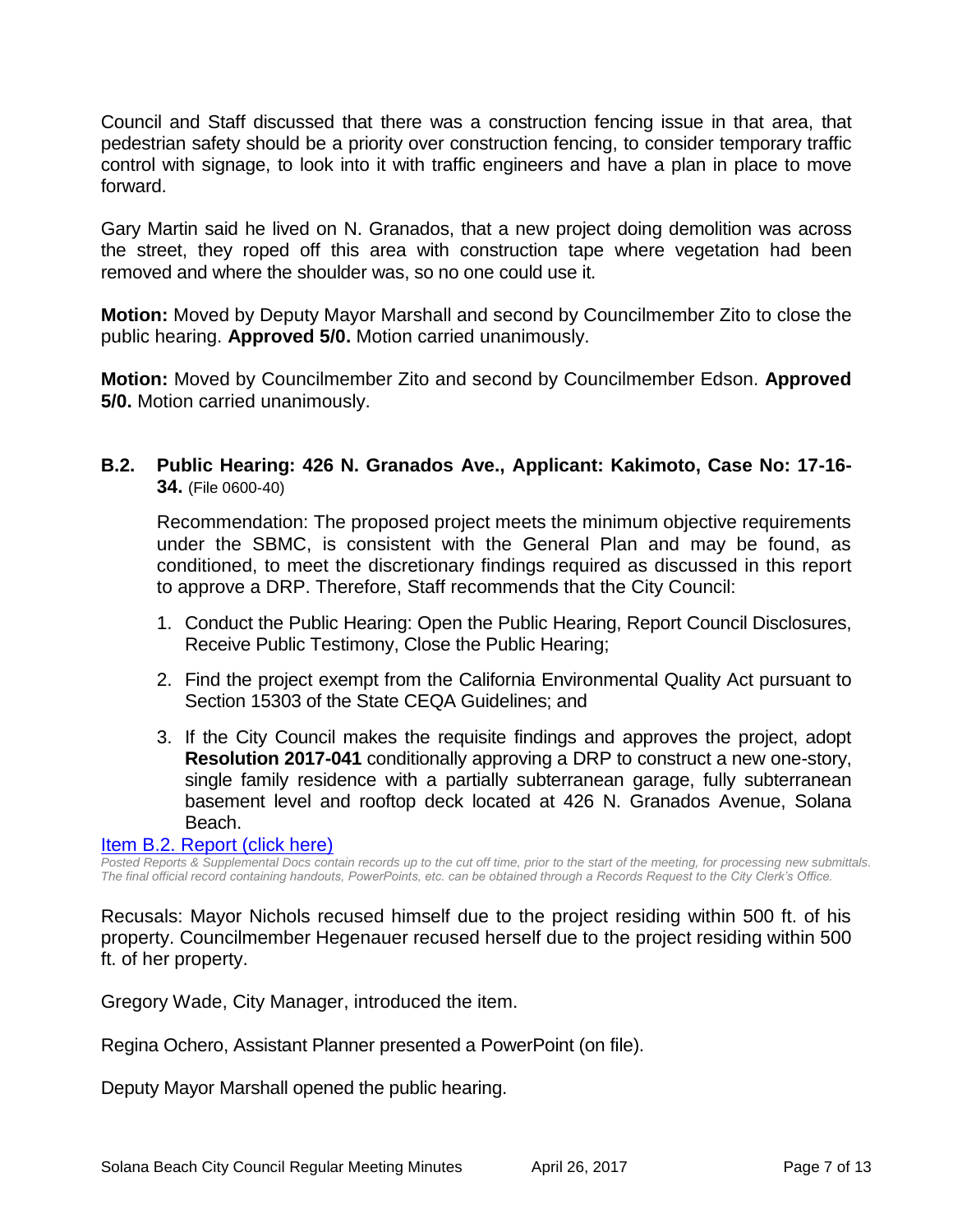# Council disclosures.

# **Applicants**

William and Amy Kakimoto and their architect Tyler Van Stright, JLC, presented a PowerPoint (on file). Amy Kakimoto stated that they moved into their home in 2009 and their family had grown since then, that they were building a new family home to raise their children here, that they had minimized the view obstruction, that the project fit within the style of the neighborhood, that they had gone through 3 major design changes before approaching the City, they had made changes due to feedback from the neighbors, had maintained a single story house with a tucked under garage, a low pitch roof, which was a 1,600 ft. home, and low plants for landscaping.

## Public Speakers

Jane Morton said that she lived down the street from this property and that this couple had reached out to all neighbors at least a year and a half ago, and had worked very hard to be sure they would not offend anyone. She said that her only concern was the water seeping out on the street, that there had been an intervention from the City, and that she hoped that if it happened again the City would intervene and find the source of the water.

Jack Hegenauer (time donated by Judy Hegenauer) said that their property touched the Kakimoto residence, that they were in support of the permit application, that they had been wonderful neighbors, and that the applicant went the extra mile to work with the neighbors. He said that their concern about a roof deck was regarding potential party venues on the roof deck and renters of Airbnb, that they addressed it with the applicant and the roof deck area was reduced to 8x15 feet, that they had each signed a comprehensive covenant and restriction agreement that would run with the land and would result in expensive penalties for violations of the agreements, that their personal reservations were totally mitigated, and that they strongly supported the proposed plans.

Gary Martin said that he lived north of the project, that the applicant was very interested in working with the neighbors, they were respectful and attentive to what was going on with the neighborhood and made sure the house fit within the neighborhood, that they had made it work with a one story structure and tucking under their garage, they picked a landscape that would not take out any ones views at its maturity, they were good about communicating with everyone, and that their hard work resulted in the neighborhood supporting the project.

Council and Applicant discussed construction fencing being outside of the public right-of-way to prevent issues with the surrounding area during construction.

**Motion:** Moved by Councilmember Zito and second by Councilmember Edson to close the public hearing. **Approved 3/0/2** (Recused: Nichols. Hegenauer). Motion carried.

**Motion:** Moved by Councilmember Zito and second by Councilmember Edson to approve and adding a condition that the construction fencing would have to be outside the public right-of-way area. **Approved 3/0/2** (Recused: Nichols. Hegenauer). Motion carried.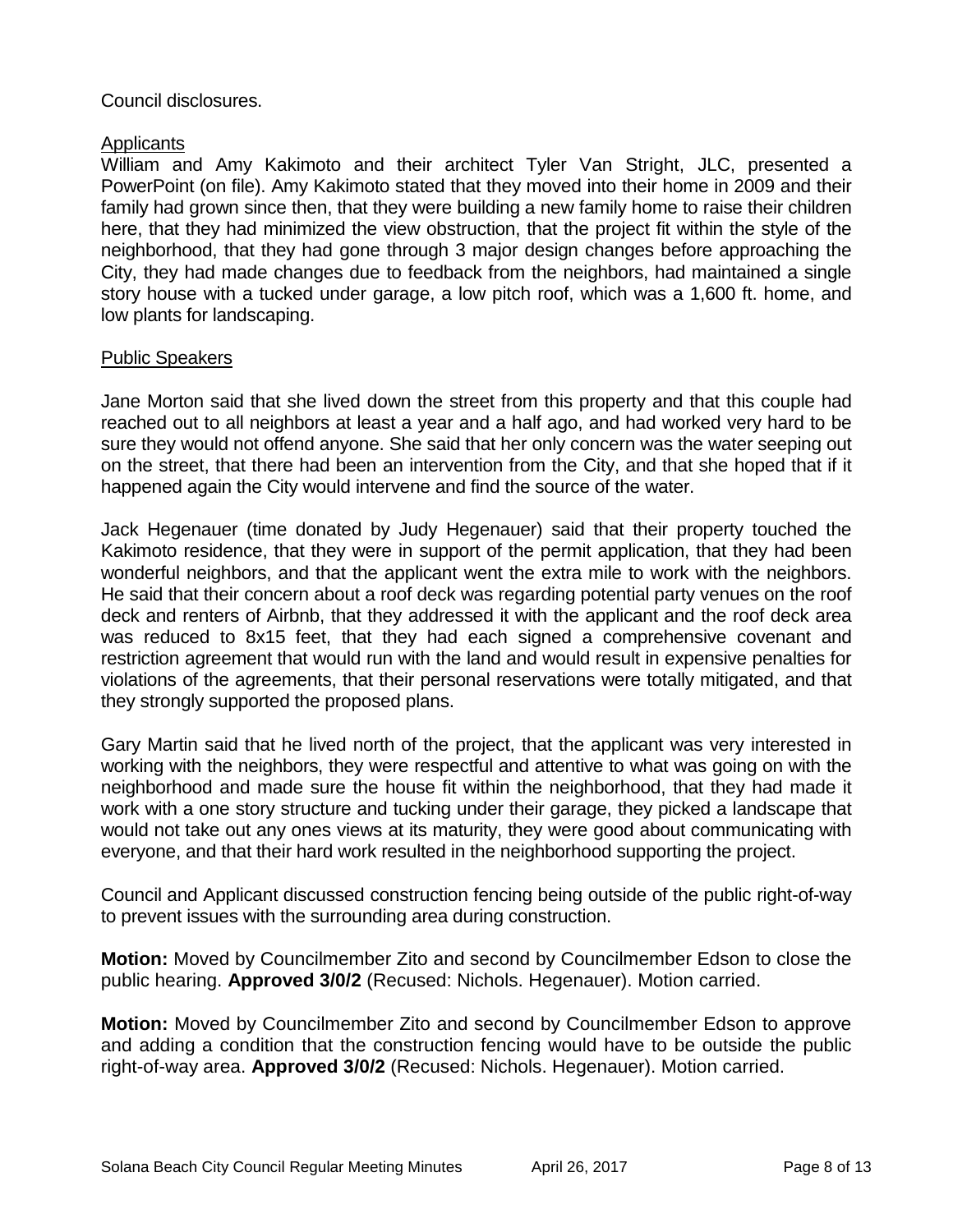# **B.3. Public Hearing: 360 N. Granados Ave., Applicants: Arora/Aretz, Case No: 17- 16-27.** (File 0600-40)

Recommendation: The proposed project meets the minimum zoning requirements under the SBMC, may be found to be consistent with the General Plan and may be found, as conditioned, to meet the discretionary findings required as discussed in this report to approve a DRP (Development Review Permit) and administratively issue a SDP (Structure Development Permit). Therefore, Staff recommends that the City Council:

- 1. Conduct the Public Hearing: Open the Public Hearing, Report Council Disclosures, Receive Public Testimony, and Close the Public Hearing.
- 2. Find the project exempt from the California Environmental Quality Act pursuant to Section 15303 of the State CEQA Guidelines; and
- 3. If the City Council makes the requisite findings and approves the project, adopt **Resolution 2017-059** conditionally approving a DRP and an SDP to construct a new multi-level, single-family residence with an attached two-car garage, and basement, and perform associated site improvements at 360 North Granados Avenue, Solana Beach.

#### [Item B.3. Report \(click here\)](https://solanabeach.govoffice3.com/vertical/Sites/%7B840804C2-F869-4904-9AE3-720581350CE7%7D/uploads/Item_B.3._Report_(click_here)_4-26-17.PDF)

*Posted Reports & Supplemental Docs contain records up to the cut off time, prior to the start of the meeting, for processing new submittals. The final official record containing handouts, PowerPoints, etc. can be obtained through a Records Request to the City Clerk's Office.*

Recusals: Mayor Nichols recused himself due to the project residing within 500 ft. of his property. Councilmember Hegenauer recused herself due to the project residing within 500 ft. of her property.

Gregory Wade, City Manager, introduced the item.

Katie Benson, Associate Planner, presented a PowerPoint (on file).

Council disclosures.

Deputy Mayor Marshall opened the public hearing.

#### Applicant

Amarpal Auro and Danielle Aretz said that they acquired the lot in 2013, that they were both raised in San Diego, had childhood memories within a 20 mile radius of Solana Beach, and have 2 sets of grandparents nearby for their 2 kids. They said that they hired architect Dean Meredith who went immediately to their neighbors to get the history of the lot and realized there had been proposed projects in the past, they wanted to make sure they understood the issues from the area in the past, they spent 3 years working with neighbors, put up two separate story poles before the official story poles, and tried to preserve viewing issues of the neighbors including modifying landscaping plans.

Dean Meredith, architect, presented a PowerPoint (on file) and that they met Gary Martin and learned about the history, they worked with the neighbors over time, moved pool equipment and put into a vault to mitigate noise, showed various views of the project, and thanked Staff,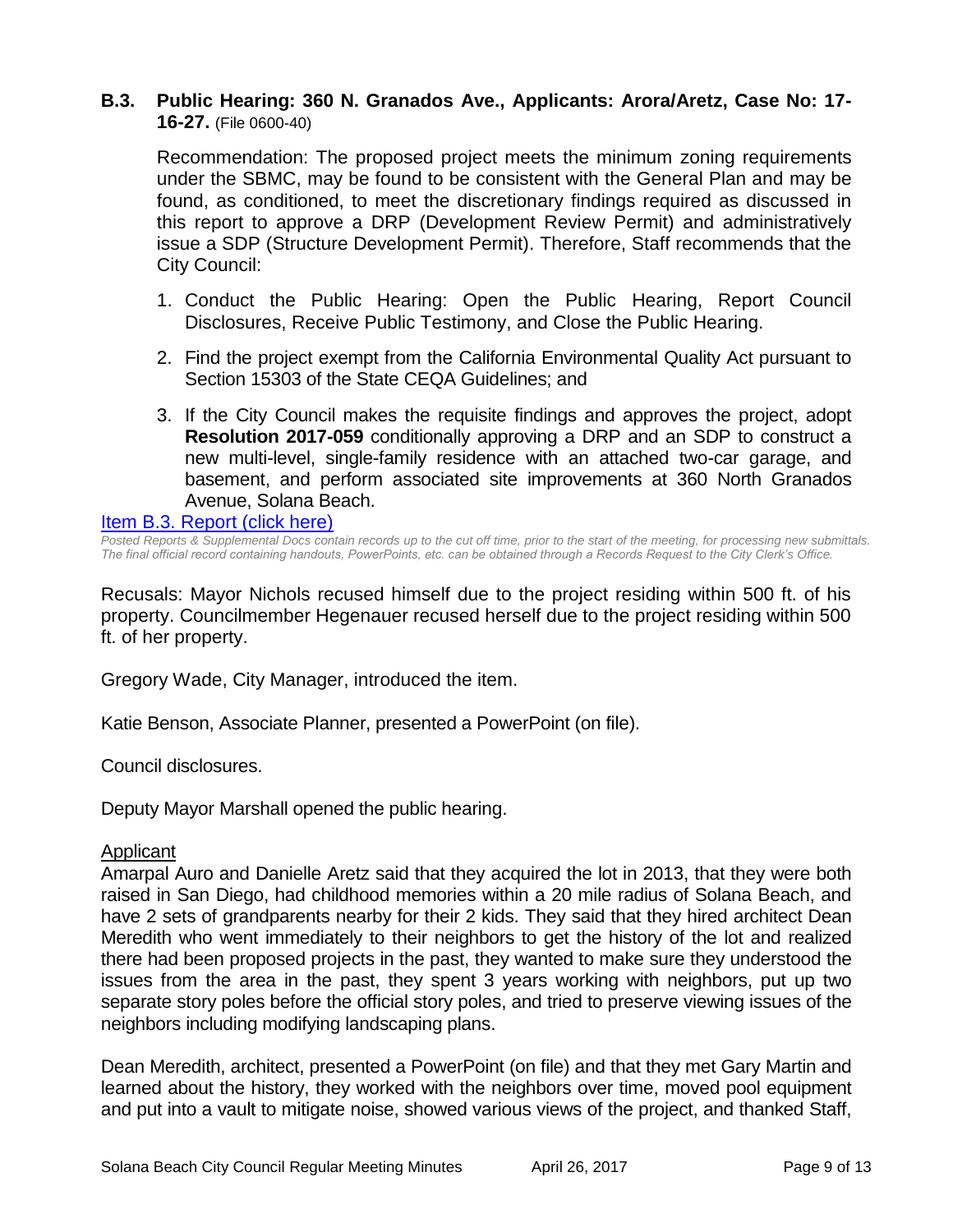Council, and Gary Martin.

# Public Speakers

Jane Morton said that she recently met the applicants, that she was pleased they were so determined, that the story poles frequently changed and now the final story poles were up and approved by the neighbors to the east, that she was thrilled with the architect setting a new standard in the neighborhood, and urged Council to approve the project.

Gary Martin said that he lived on N. Granados and had a long history with this property and prior developer, that there were many projects proposed on this property over the years which ignored character and views, but that the architect and applicants took a different approach and went around to neighbors first before designing, they respected the neighborhood, they figured out the views ahead of time, they put up sample story poles which allowed the neighborhood to make comments, and they have the house they want, the views were protected, and that it was going to be a huge benefit to the neighborhood.

Council and Staff discussed that the code allowed for 2 exceptions to a front and street side yard fence that was typically 3.5 ft., 1) being that it could go up an additional 2 ft. if it was 80% open to light and 2) it could go up to 5 ft. if it was pool fencing. She said the applicants were proposing a solid 5 ft. garden wall to comply with their pool fencing requirements,

# Applicant rebuttal

Amarpal Auro and Danielle Aretz stated that they have thought about making 20% of the 5 ft. fence see through and they had no hesitation about going forward with this idea. Mr. Meredith, architect, stated that the pool was there because of south neighbor's concern with noise, which drove up the 5 ft. wall, that the landscape softened the wall, and that he would not hesitate to have the wall semi-open.

Council and the Architect discussed adding a condition regarding construction fencing on the property line so the public had the right-of-way available to them.

**Motion:** Moved by Councilmember Zito and second by Councilmember Edson to close the public hearing. **Approved 3/0/2** (Recused: Nichols. Hegenauer). Motion carried.

**Motion:** Moved by Councilmember Zito and second by Deputy Mayor Marshall to approve and add a condition to restrict the construction fencing to the property site rather than the right of way area. **Approved 3/0/2** (Recused: Nichols. Hegenauer). Motion carried.

Deputy Mayor Marshall recessed the meeting at 8:00 p.m. Mayor Nichols reconvened the meeting at 8:05 pm

# **C. STAFF REPORTS**: (C.1. - C.2.)

*Submit speaker slips to the City Clerk.*

**C.1. Fire Station Art and Landscaping Project Council Selection of the Preferred Proposal.** (File 0910-41)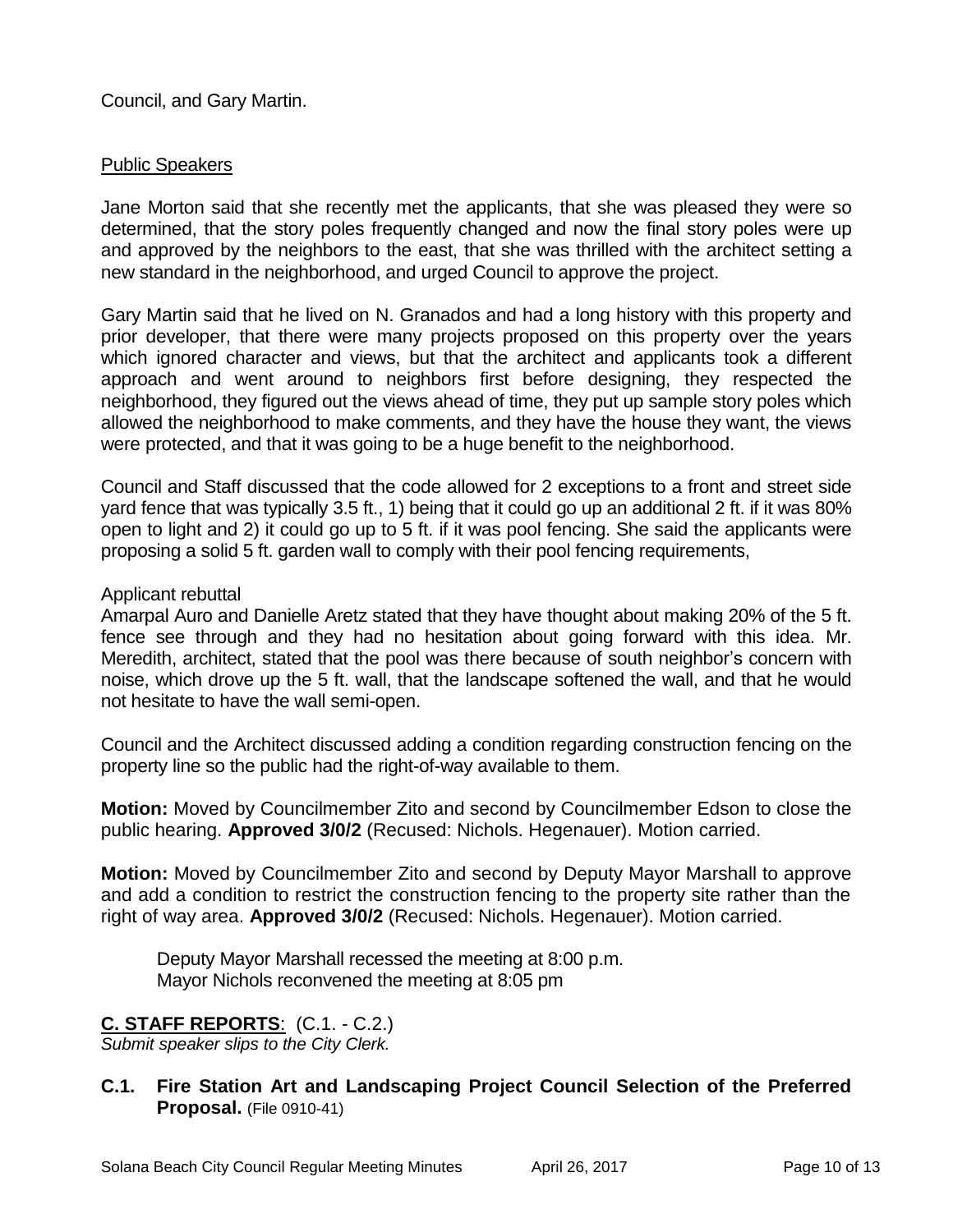Recommendation: That the City Council

- 1. Approve **Resolution 2017-063**:
	- a. Selecting a preferred proposal for a permanent art and landscaping project for the grass area in front of the Fire Station and authorizing the City Manager to negotiate and execute all necessary agreements.
	- b. Appropriating \$70,000 from the Public Art Reserve in the Coastal Visitors TOT fund to the Public Arts expenditure account in the same fund.
	- c. Authorizing the City Treasurer to amend the FY 2016/17 Adopted Budget accordingly.

#### [Item C.1. Report \(click here\)](https://solanabeach.govoffice3.com/vertical/Sites/%7B840804C2-F869-4904-9AE3-720581350CE7%7D/uploads/Item_C.1._Report_(click_here)_4-26-17.PDF)

*Posted Reports & Supplemental Docs contain records up to the cut off time, prior to the start of the meeting, for processing new submittals. The final official record containing handouts, PowerPoints, etc. can be obtained through a Records Request to the City Clerk's Office.*

Gregory Wade, City Manager, introduced the item.

Dan King, Assistant City Manager, presented a PowerPoint (on file).

Council and Staff discussed that the 45 day public review comment period was intended for the preferred art piece, that the Council had some discretion to consider other submissions depending on the comments, that the Public Art Commission (PAC) and the Council Standing Committee determined that Naomi Nussbaum Art & Design proposal was not responsive because it did not include the landscape design and that the RFP (request for proposal) was very specific to include the art piece and landscape.

Jane Morton said that she was concerned about all three proposals, that the focus was on the ocean view, that the view down El Viento should be considered in order not to obstruct it.

#### Van Dyke Landscape Architects / Betsy Shultz - Fire Wall

Mitch Phillippe, President, and Betsy Schultz, Public Artist, presented a PowerPoint (on file) called Fire Wall.

Council and Presenters discussed the longevity and the maintenance of the art piece, that it was water resistance, that it would be very difficult to break it because it had a metal cage inside of it, that the firefighters provided a positive feedback, that the RFP limited the public use of the property per firefighters' request but that their conversations with the firefighters was that they welcomed the traffic in the area, that school kids come for a talk and that an area for them to sit would be beneficial, that the design can be modified, and that a mock up could be prepared for the public review period.

Council and Presented discussed that the lights were inside rather than outside lighting, that it did not cast light but was glow inside, the lights could have dimmers, the LED lights would have to be replaced every 4-5 years, the amphitheater would be an additional cost of \$27,000 which could be added later, and that the green was intended to be a low foot traffic walkable area as they received information from the firefighters.

#### Bret Reisdorf and Mike Swanson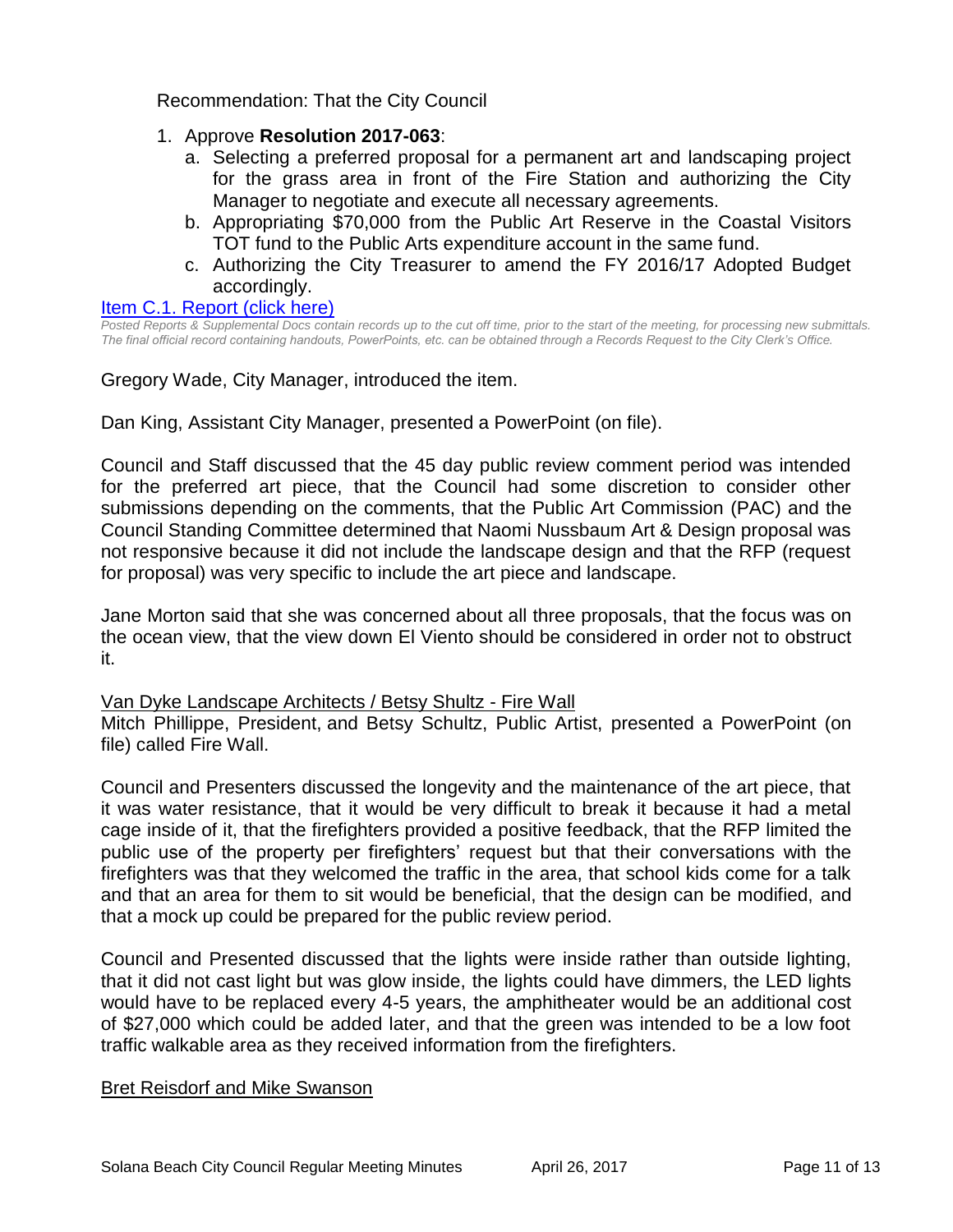Brett Reisdorf and Mike Swanson presented a PowerPoint (on file), and stated that they spoke with Captain Lorn about limiting a walk thru traffic, that art was a river bed drought tolerant with the whale tail, and that they had two options for whale tail designs, that native planting landscaping would be intended to be an abstract ocean water feel with a riverbed, that there was no need for lighting, and that the sealant used was a repellant to any type of vandalism and would give a whale tail a thickness look of water.

#### Danny Salzhandler and Joy Lyndes (not present)

Danny Salzhandler presented a PowerPoint (on file) and stated that it would not obstruct any view, that it would not require any maintenance, and that it would be about 15 feet tall.

Council discussed the three proposals and consensus aligned with the PAC's selection and asked for a mock up to be included for a 45 day public comment/review period.

Councilmember Hegenauer said that she was instead in favor of starting the process over.

**Motion:** Moved by Mayor Nichols and second by Councilmember Edson. **Approved 4/0/1**  to approve recommendation. (Abstain: Hegenauer). Motion carried unanimously.

**C.2. Adopt (2nd Reading) Ordinance 476 - Open Space Preservation Zone.** (File 0630- 30)

Recommendation: That the City Council

1. Adopt (2<sup>nd</sup> Reading) **Ordinance 476** adding Chapter 17.42 of the Solana Beach Municipal Code establishing the Open Space/Preserve Zone.

# [Item C.2. Report \(click here\)](https://solanabeach.govoffice3.com/vertical/Sites/%7B840804C2-F869-4904-9AE3-720581350CE7%7D/uploads/Item_C.2._Report_(click_here)_4-26-17.PDF)

*Posted Reports & Supplemental Docs contain records up to the cut off time, prior to the start of the meeting, for processing new submittals. The final official record containing handouts, PowerPoints, etc. can be obtained through a Records Request to the City Clerk's Office.*

Johanna Canlas, City Attorney, read the title of the ordinance.

**Motion:** Moved by Councilmember Zito and second by Councilmember Edson. **Approved 5/0**. Motion carried unanimously.

# **WORKPLAN COMMENTS:**

*Adopted June 8, 2016*

#### **COMPENSATION & REIMBURSEMENT DISCLOSURE:** None

GC: Article 2.3. Compensation: 53232.3. (a) Reimbursable expenses shall include, but not be limited to, meals, lodging, and travel. 53232.3 (d) Members of a legislative body shall provide brief reports on meetings attended at the expense of the local agency at the next regular meeting of the legislative body.

# **COUNCIL COMMITTEE REPORTS:**

Councilmembers reported Committee activities.